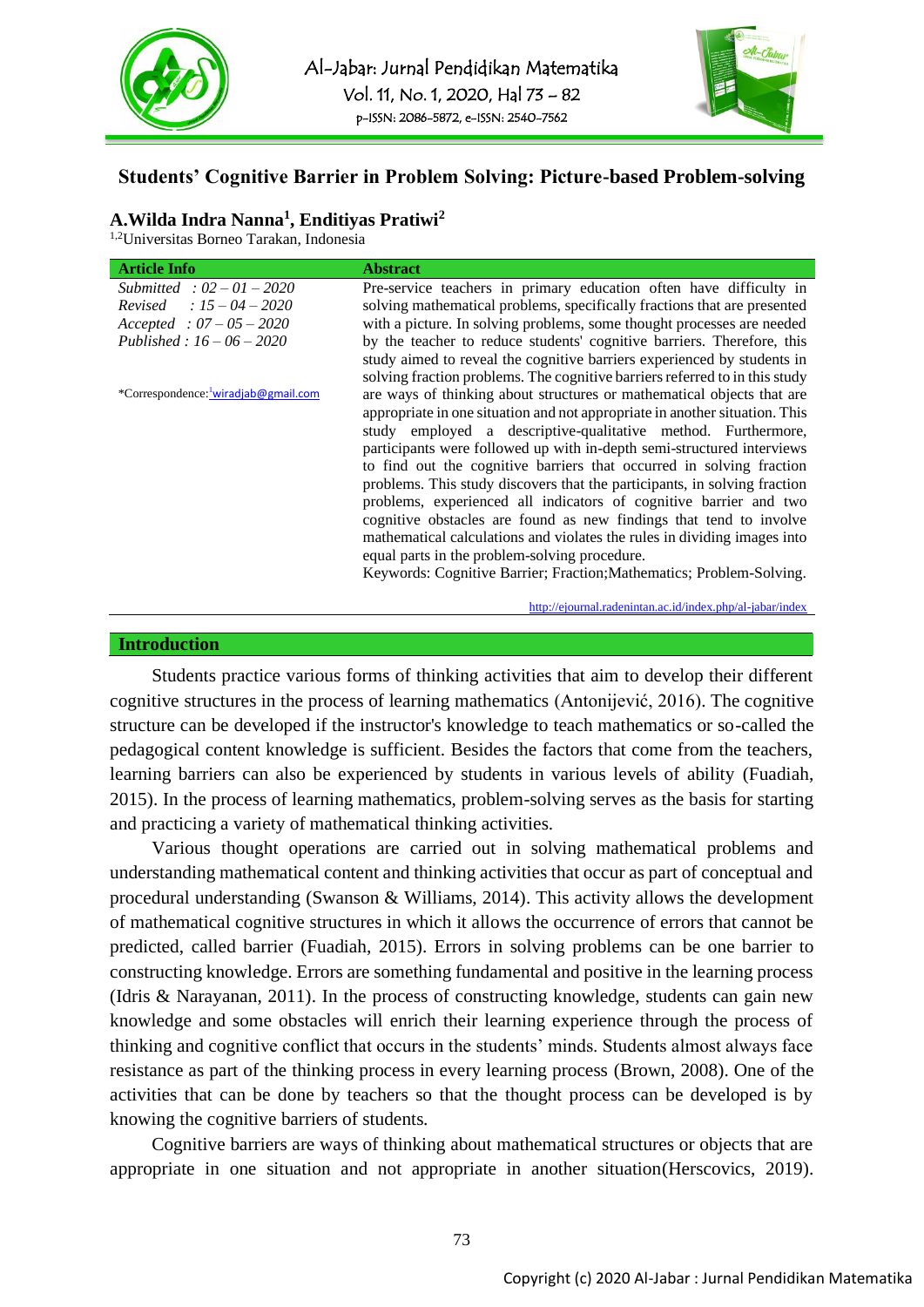Cognitive barriers are parts of students' knowledge that are generally can be satisfied by solving problems within a certain time. The knowledge leads to the mind but when faced with new problems, the knowledge possessed is proven to be inadequate and difficult to adapt (Nyikahadzoyi et al., 2013). There is a reason to believe that fundamental obstacles arise from the fact that certain concepts have a level of complexity that makes it necessary to know certain orders (Tall, 1989). For example, a fraction is more complicated than integers, and experience with operations on integers will lead to cognitive barriers when individuals try to complete operations on the fraction. One might hypothesize that students' cognitive barriers are the result of previous experiences and their internal processes in the experience.

Types of cognitive barriers can be identified through (1) a tendency to rely on intuitive experiences that cannot be trusted; (2) tendency to generalize; and (3) barriers caused by natural language(Herscovics, 2019). By knowing these cognitive barriers, teachers can provide highquality learning (improved teaching and the process of building knowledge) for all students (Nyikahadzoyi et al., 2013). Cornu in (Tall, 2002) distinguishes cognitive barriers into four types: genetic barriers, psychological barriers, didactic barriers, and epistemological barriers. Interestingly, cognitive barriers are known to help to identify difficulties experienced by students in the learning process and determining appropriate teaching strategies, especially epistemological barriers.

Based on the opinions of the experts, the researchers focused this study on revealing cognitive barriers that occur when students solve fraction problems. Some researchers have conducted research related to cognitive barriers in learning the concept of a fraction (Antonijević, 2016; Bentley & Bossé, 2018; Yoshida & Sawano, 2002), but there are no studies that discuss cognitive barriers in determining fraction values based on images. Research on fractions at the college level reveals that students still have misconceptions in solving mathematical problems(Abdullah et al., 2015; Alghazo & Alghazo, 2017; Bentley & Bossé, 2018; Siegler et al., 2013; Tian & Siegler, 2017). Therefore, it is considered important to do because the students of the Elementary School Teacher Education (PGSD) Study Program consider fractions as material that is difficult to understand and solve. This study was aimed to reveal the cognitive barriers experienced by PGSD students in solving fraction problems. The objective of the PGSD Study Program is to prepare elementary school (SD) teachers, in which fractions are one of the materials that must be taught properly.

## **the Research Methods**

This study employed the qualitative method to reveal cognitive barriers experienced by students in solving fraction problems. The cognitive barriers referred to in research are ways of thinking about structures or mathematical objects that are appropriate in one situation and not appropriate in another situation. To describe cognitive barriers experienced by students, the researchers used three indicators, they are the tendency to rely on intuitive experiences that cannot be trusted, the tendency to generalize, and the obstacles caused by natural language.

The instrument of this study was the researcher himself to reveal students' cognitive barriers using question sheets, observation of problem-solving processes, and in-depth semistructured interviews. The potential participants of this study were 46 PGSD students who had taken the Number Concept course. In this study, they were asked to solve fraction problems in the form of images that determined the fraction values. The potential participants who had the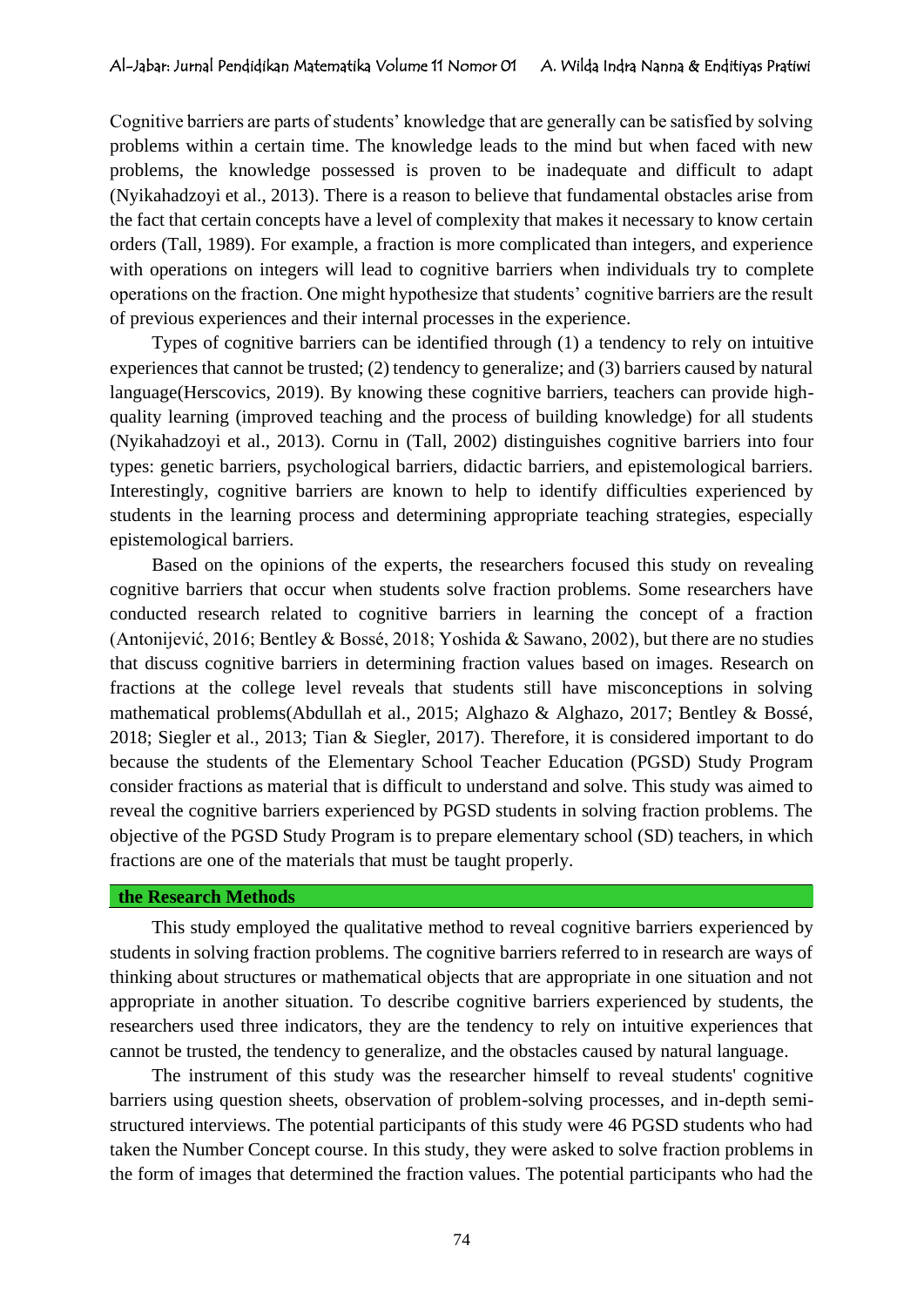right and wrong answers and were different from other potential participants were selected to be the participants of the study. The participants who were chosen were followed up through in-depth semi-structured interviews. In this study, only one participant met the criteria because 45 other potential participants had the same answer (all true or all false). The main data in this study was the result of the participant's answers confirmed through the triangulation process using the results of in-depth semi-structured interviews and observations.

**the Results of the Research and the Discussion**

This section describes the cognitive barriers experienced by Agustinus (A) in solving four fraction problems (three problems were given in the form of pictures and one problem was given in the form of description problems). A determined the fractional value of the image shown in Figure 1.



**Figure 1. Problem 1 and A's Answer.** *Source: (Amerika, n.d.)*

Based on the picture above, A determined the fractional value through the following stages:

- 1. Directly saw one part of the whole so that it determined the fractional value  $as\frac{1}{3}$ .
- 2. Corrected his answer by stating that the image did not show the fractional value.
- 3. A realized that the definition of the fraction was an equal part of a whole.
- 4. Then A assumed when the parts in the picture were made into the same part, then the shaded part showed the fractional value.
- 5. A used helpline to divide the image into equal parts.
- 6. A found that the given image shows a fractional value of  $\frac{1}{20}$ .

This is supported by the results of the interview shown in Table 1.

| <b>Researchers</b>                              | A                                                              |
|-------------------------------------------------|----------------------------------------------------------------|
| How did you solve the fraction problem?         | First, I immediately saw the picture given showing             |
|                                                 | the fraction of $\frac{1}{2}$ . However, a few moments later I |
|                                                 | was doubtful about that answer.                                |
| Why did you doubt that answer?                  | Because in the picture, there were three parts but the         |
|                                                 | parts were not the same. So, this is not a fraction.           |
| What did you do next?                           | I divided the picture with the same parts using                |
|                                                 | helplines. So, the fractional value of the shaded              |
|                                                 | image should be $\frac{1}{20}$                                 |
| So, did the given image had a fractional value? | Yes ma'am, because it already had the same parts.              |

## **Table 1. Answer Confirmation**

A quickly realized the wrong answer was made. In the first problem, the cognitive barriers almost occurred but A overcame them. The process experienced by A is relevant to the results of the study by (Antonijević, 2016) which says that this process occurs because of the use of prior knowledge and experience in solving certain problems. This is also consistent with the results of research that says students have the same misconceptions as elementary school students in solving fraction problems (Bentley & Bossé, 2018). If the levels of problems are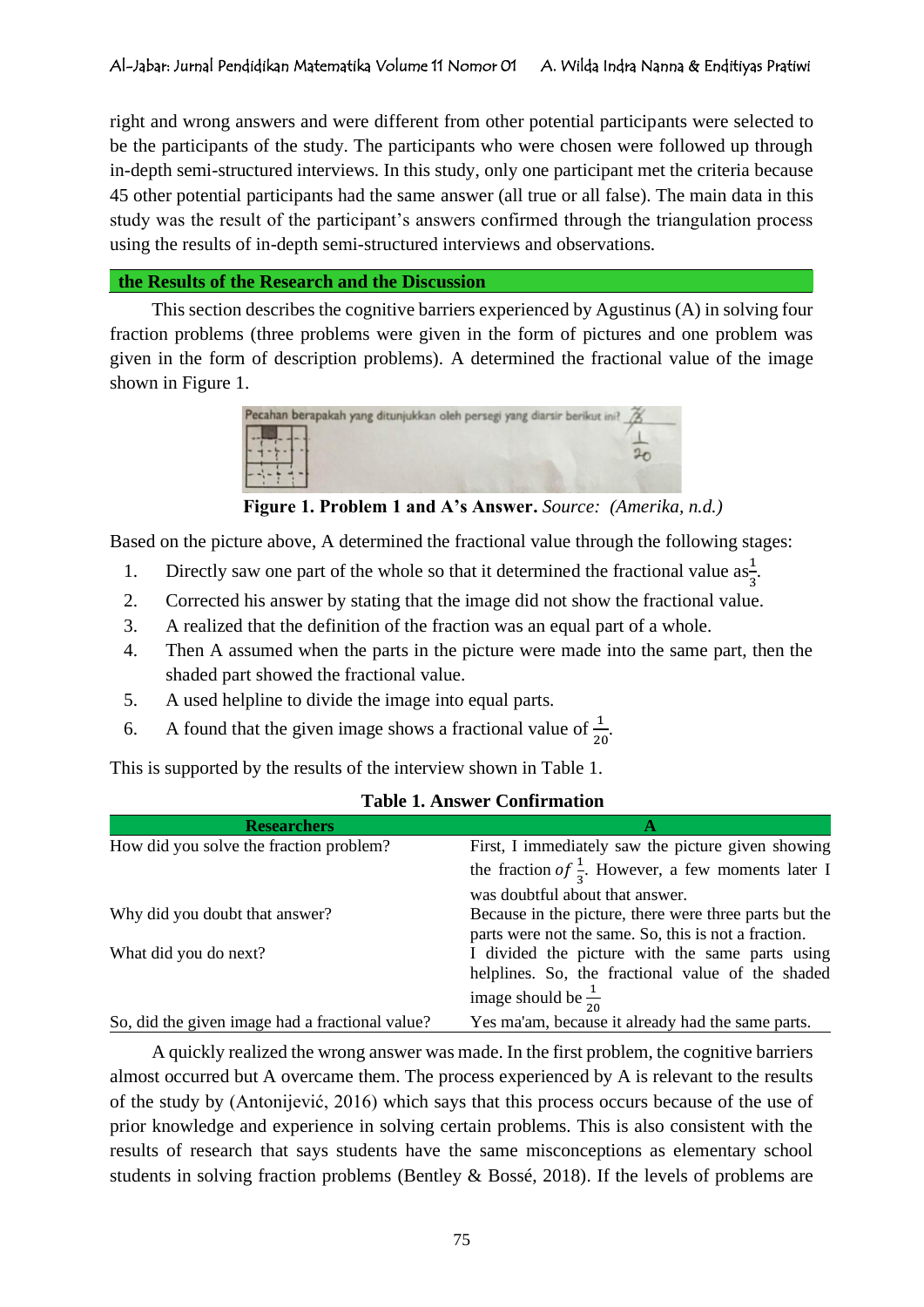increased, then it is possible to develop and increase the capacity of mathematical thinking. Based on Figure 1, it can be said that A did not experience cognitive barriers even though there was a tendency to generalize the concept found in the given fraction problem. A determined the fractional value of the picture shown in Figure 2.



**Figure 2. The Second Problem and A's Answer.** *Source: (Amerika, n.d.)*

Based on the picture above, A determined the fractional value through the following stages:

- 1. In the red-shaded image, A looked at the picture showing a fractional value of  $\frac{1}{2}$ .
- 2. However, in the figure, there are four triangles with the same sizes so that the original fraction value of  $\frac{1}{2}$  became  $\frac{1}{8}$ .
- 3. In the green-shaded image, A looked at the picture showing the fractional value of  $\frac{1}{4}$ .

# This is supported by the results of the interview shown in Table 2.

## **Table 2. Answer Confirmation**

| <b>Researchers</b>                                               |                                                                                                                                  |
|------------------------------------------------------------------|----------------------------------------------------------------------------------------------------------------------------------|
| How did you solve the fraction problem?                          | First, I saw a picture shaded in red showing a                                                                                   |
|                                                                  | fractional value of $\frac{1}{2}$ . Then I realized that there were                                                              |
|                                                                  | four triangles with the same sizes so I corrected the                                                                            |
|                                                                  | answer to $\frac{1}{8}$ .                                                                                                        |
| Why was the answer changed from $\frac{1}{2}$ to $\frac{1}{8}$ ? | Because I saw that there are $\frac{1}{2}$ in $\frac{1}{4}$ .                                                                    |
| Then, how did you find $\frac{1}{2}$ ?                           | I multiplied the $\frac{1}{2}$ and $\frac{1}{4}$ . Besides, I did a double-                                                      |
|                                                                  | check using the helplines to divide the image into<br>equal parts. I divided the same triangles according<br>to the red shading. |
| What about the fractional value in the green<br>shading?         | $\frac{1}{4}$ , ma'am.                                                                                                           |
| Are you sure?                                                    | Yes ma'am. Because there was one part that was<br>shaded from four equal parts.                                                  |

In the re-checking process carried out by A, there was a process of dividing the image into equal parts. The process of dividing was carried out by A by dividing three existing triangles with the same shapes as in one triangle with red shading. In this process, A ignored the mathematical rule of dividing a fraction by equal parts. This is consistent with the statement that one of the causes of cognitive barriers is an error due to mismatched steps in the procedure to resolve the problem (Perbowo & Anjarwati, 2017). One cause of cognitive impairment is an unusual focus on mathematical procedures (Nyikahadzoyi et al., 2013). The final answer was corrected but the steps used in solving problems violated the mathematical rules. Also, A got the final answer through the multiplication operation process on the part with the red shading against the whole parts. To confirm the answer, A drew the fraction based on the multiplication operation with Figure 2. This is consistent with the results of the study which says that students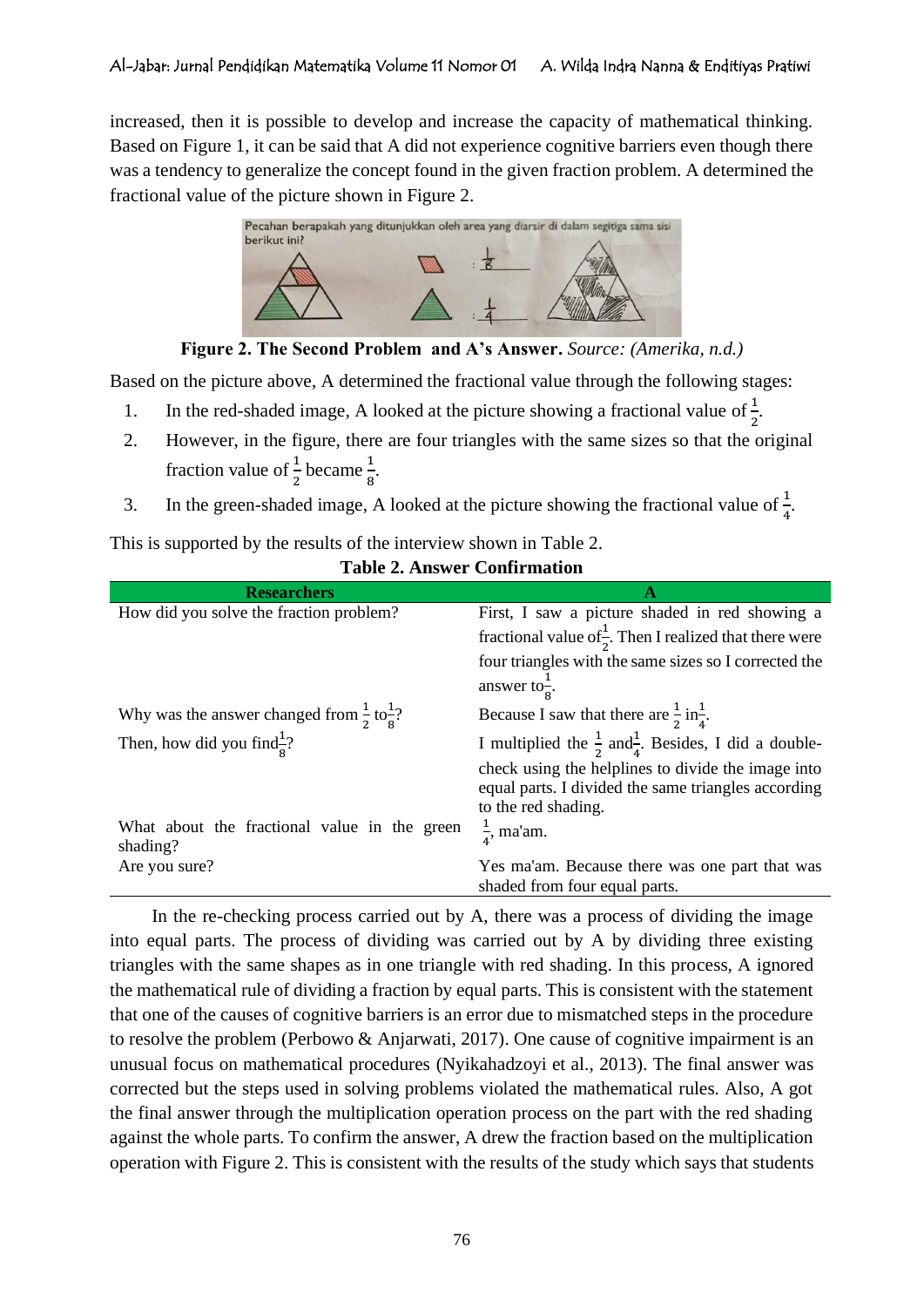can represent fractions in the form of images but cannot represent the concept of fraction multiplications into the form of images correctly (Faradiba et al., 2019). Based on Figure 2, A tended to generalize the concepts so that the initial concept that had already owned cannot be directly used. A determined the fractional value of the picture shown in Figure 3.



**Figure 3. Problem 3 and Answer A.** *Source:(Amerika, n.d.)*

Based on the picture above, A determined the fractional value through the following stages:

- 1. In the red-shaded area, A looked at the picture that showed the fractional value of  $\frac{1}{6}$ .
- 2. In the blue-shaded area, A could not find the value of the fraction.

This is supported by the results of the interview shown in Table 3.

| <b>Researchers</b>                                                                          |                                                                                                                                                           |
|---------------------------------------------------------------------------------------------|-----------------------------------------------------------------------------------------------------------------------------------------------------------|
| How did you solve the given fraction problem?                                               | I saw the picture. It was is divided into three equal<br>parts. In one part, I saw the fraction of the red-                                               |
|                                                                                             | shaded are was $\frac{1}{2}$ .                                                                                                                            |
| How did you determine that the red-shaded are<br>$\text{was}^{\frac{1}{2}}$ ?               | Because the parts that were not shaded, if they are<br>put together, will have the same size as the red-<br>shaded area.                                  |
| But, on the answer sheet, you wrote that the                                                | Yes ma'am, because $\frac{1}{2}$ was in <sup>1</sup> / <sub>3</sub> . Through the                                                                         |
| fraction of the red-shaded was <sup>1</sup> / <sub>6</sub> . Can you explain<br>it?         | multiplication operation, the value obtained was $\frac{1}{6}$ .                                                                                          |
| Why there was no answer to the blue-shaded area?                                            | I was confused, ma'am. In one part that contained<br>the blue shading, It could be divided into equal<br>parts, neither $\frac{1}{2}$ nor $\frac{1}{3}$ . |
| Were you sure the blue-shaded area can't be<br>resolved?                                    | (thinking and trying to doodle)                                                                                                                           |
| What are you doing?                                                                         | I am trying to divide the image, ma'am.                                                                                                                   |
| You found the answer for the red-shaded is, did<br>you use the same way to find the answer? | Yes, ma'am, but I did not get it. Because the part<br>of the blue-shaded was not the same as the rest.                                                    |
| Why did you focus on dividing based on the blue-<br>shaded area?                            | So, can I divide the blue-shaded area into smaller<br>parts?                                                                                              |
| You'd find it if you tried                                                                  | (tried)                                                                                                                                                   |
| Got it?                                                                                     | Yes, ma'am, I got it. The red-shaded area was also                                                                                                        |
|                                                                                             | the same. I got a fraction of $\frac{1}{6}$ or $\frac{3}{18}$ , so the blue-                                                                              |
|                                                                                             | shaded area should be $\frac{4}{18}$ or $\frac{2}{9}$ .                                                                                                   |

## **Table 3. Answer Confirmation**

The red-shaded area in Figure 3 could be solved by A by dividing the image into three equal parts. A saw one part that was not shaded. If it was combined, it would have the same shape as the red-shaded area. After that, A performed the multiplication operation of the redshaded area with the whole parts. Previously in Figure 2, A did the same procedure and was able to find the answer. Unfortunately, in Figure 3, he didn't re-check the answer. This is in line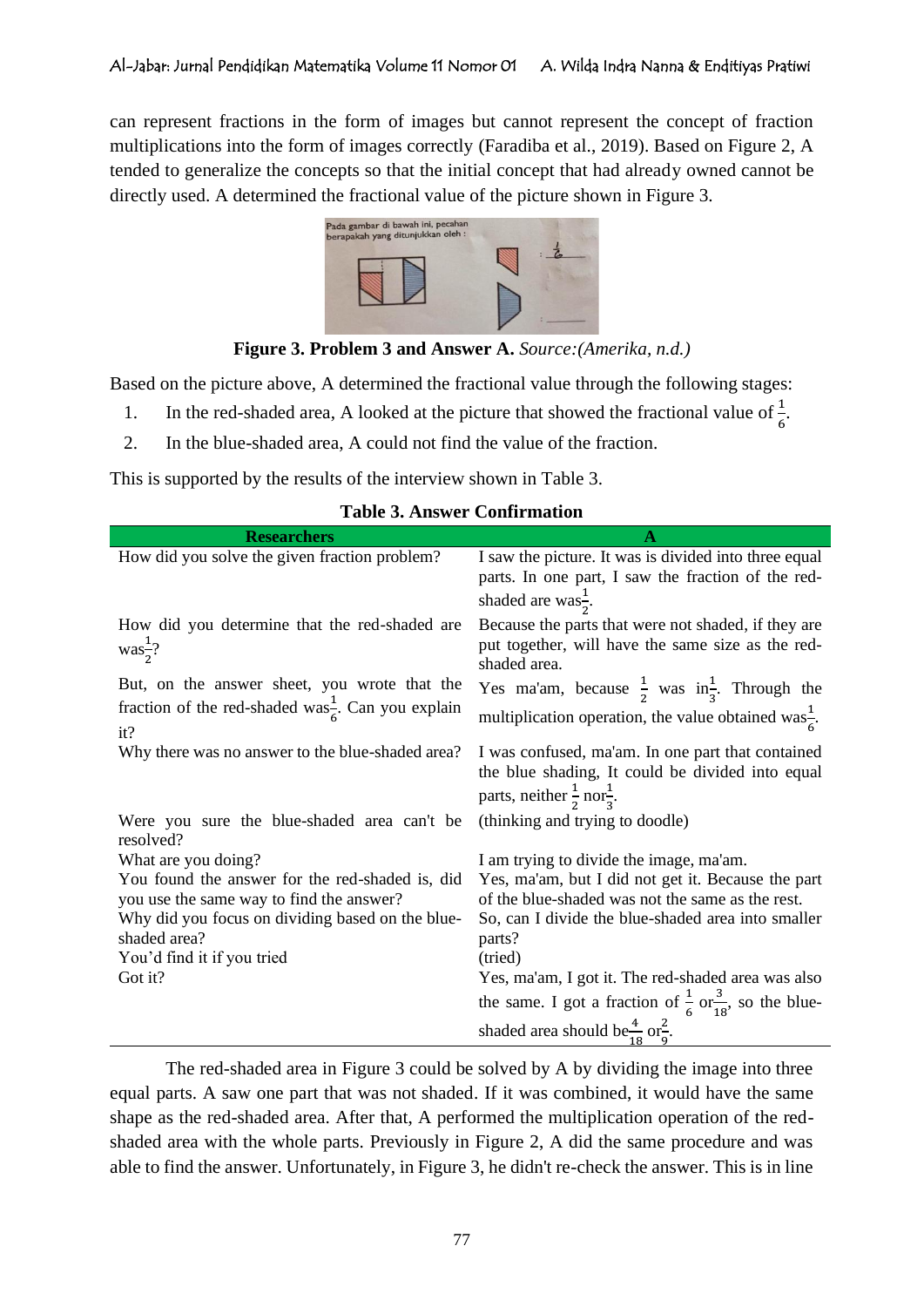with the results of a study which says that the resulting image implies that there are a fraction in the process and the fraction as processes must be interrelated(Herman et al., 2004).

The blue-shaded area in Figure 3 could not be found by A, whereas in Figure 1, A was able to overcome the cognitive barriers that occur slightly. In Figure 2, A did not experience cognitive barriers at all but did an error in the fractional problem-solving procedure. In Figure 3, with the same problem-solving procedure, A should have been able to find the fractional value of the blue-shaded area. This is contrary to the results of research which says that if a given problem continues to be developed with various micro-cognitive mathematical structures (abilities, skills, knowledge, etc.) then it is possible to develop and increase the capacity of thinking (Antonijević, 2016). This condition occurred because of an error in the fractional problem-solving procedure in the completion of Figure 2, so that in the blue-shaded area in Figure 3 cannot be resolved.

Interventions in fraction learning are needed because cognitive barriers are always experienced by prospective teachers (Osana & Royea, 2011). Besides, several successful interventions provide hope for increasing knowledge of fractions for students (Tian & Siegler, 2017). This is consistent with the results of the research. During the interview, A could determine the fraction value through the intervention by the researchers. The following picture was produced by A after the intervention.



**Figure 4. A's Answer after the Intervention**

A determined the fractional value of the following problem.

Ms. Ayu distributed two omelets to 6 children, Lely, Yaya, Dani, Kiko, Gia, and Binar. The first omelet was divided equally among the 6 children. The second omelet was also the same where every child got the same portion. However, because Gia felt full, she decided to give her share to Binar. Kiko also felt full so he gave his share to Lely and Dani. Describe the number of omelets own by each child!



# **Figure 4. A's Answer**

Based on the problem, A solved the fractional problem through the following stages:

- 1. A drew an omelet in a square shape and divided it into 6 equal parts.
- 2. He corrected his answers by changing it into a circle.
- 3. The first omelet picture was divided into 6 equal parts.
- 4. For the second omelet picture, A immediately divided the image into 4 unequal parts.
- 5. In determining the second image, A used the division operation.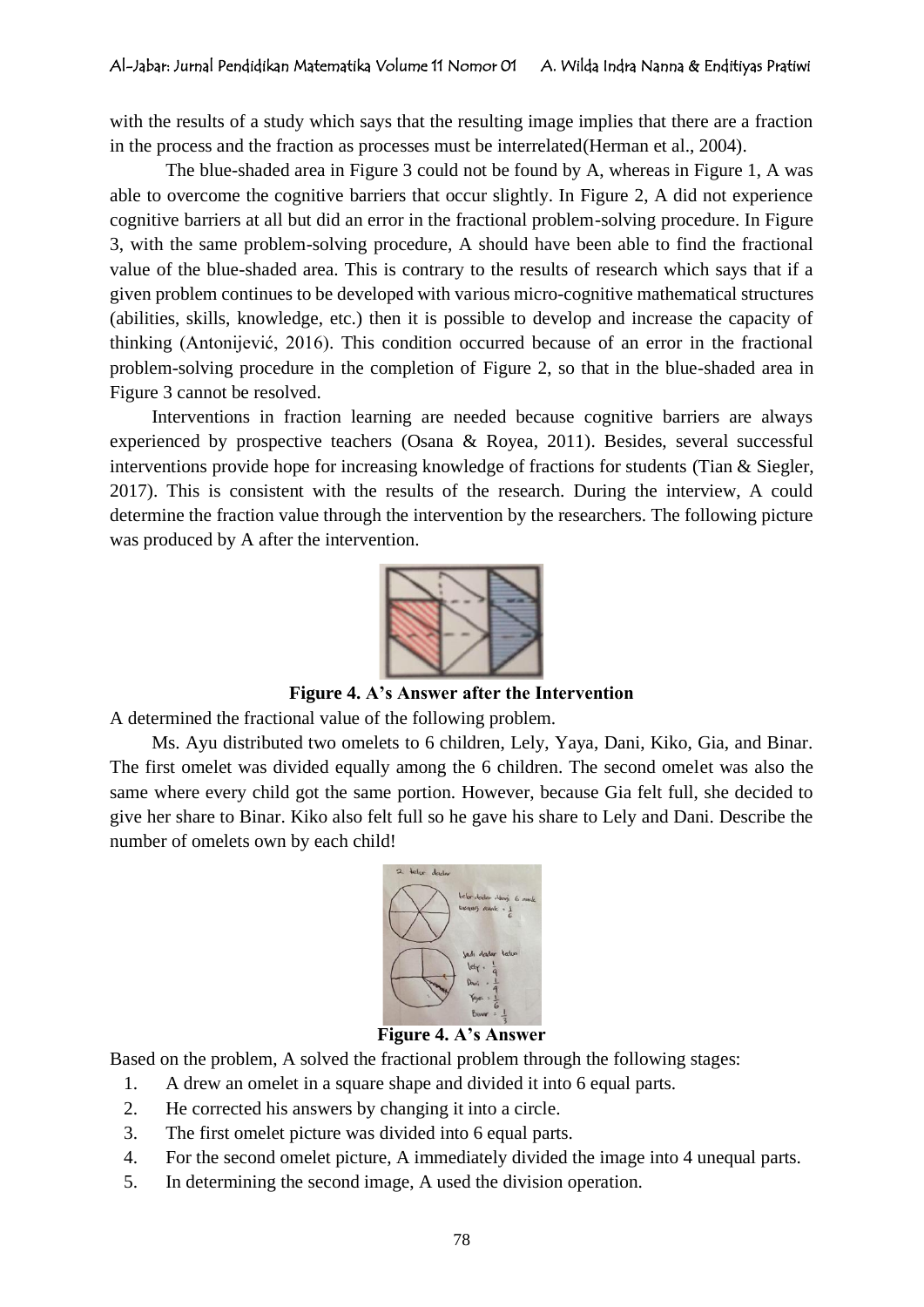This is supported by the results of the interview shown in Table 4.

| <b>Researchers</b>                                                                                       | A                                                                                                                   |
|----------------------------------------------------------------------------------------------------------|---------------------------------------------------------------------------------------------------------------------|
| How did you solve the problem given?                                                                     | Initially, I drew a square and then divided it into 6                                                               |
|                                                                                                          | parts. Because it was difficult, I read the question                                                                |
|                                                                                                          | again.                                                                                                              |
| What did you find after reading the question for the<br>second time?                                     | It turns out that the object was an omelet, so I drew<br>it into a circle. For the first picture, I divided it into |
|                                                                                                          | 6 parts because there were 6 children and each                                                                      |
|                                                                                                          | child got the same portions. However, I had                                                                         |
|                                                                                                          | difficulty in dividing the circle into six equal sizes.                                                             |
|                                                                                                          | I kept trying, more or less, three times. Finally, I                                                                |
| How did you finally find the circle divided into six                                                     | got the picture I wanted.<br>For the second picture, I divided it into 4                                            |
| equal sizes?                                                                                             | Unequal parts.                                                                                                      |
| What about the second omelet?                                                                            |                                                                                                                     |
| Why did you divide it into unequal parts?                                                                | I divided it based on the parts obtained by each                                                                    |
|                                                                                                          | child.                                                                                                              |
| How do you determine the parts?                                                                          | By dividing it, ma'am.                                                                                              |
| Can you explain it?                                                                                      | Gia did not get a share because it was given to                                                                     |
|                                                                                                          | Binar for $\frac{1}{6}$ . Kiko also did not get a share because it                                                  |
|                                                                                                          | was given to Leny and Dani, each got $\frac{1}{12}$ .                                                               |
| How did you draw the second omelet?                                                                      | Yaya got <sup>1</sup> / <sub>6</sub> , the size was the same as the first                                           |
|                                                                                                          | picture. Binar got <sup>1</sup> / <sub>6</sub> From Gia, then the portion                                           |
|                                                                                                          | became <sup>1</sup> / <sub>3</sub> . Leny and Dani got <sup>1</sup> <sub>12</sub> each from Kiko, so                |
|                                                                                                          | their share became $\frac{1}{4}$ .                                                                                  |
| Then what about the picture?                                                                             | (show picture)                                                                                                      |
| Does your drawing show the fractional value of                                                           | Yes                                                                                                                 |
| each part?                                                                                               |                                                                                                                     |
| If other people interpret your drawings, is it<br>possible to find out the value of the fraction of each | (thinking)                                                                                                          |
| part?                                                                                                    |                                                                                                                     |
| How's that?                                                                                              | (Wrote the name of the child in each section)                                                                       |

**Table 4. Answer Confirmation**

The fourth problem given by researchers was a problem in the form of story problems. The fourth problem was designed to have a higher level of thinking when compared to the first problem to the third. The researcher applied the results of a study that says that if a given problem continues to be developed with various micro-cognitive mathematical structures (abilities, skills, knowledge, etc.) then it is possible to develop and increase the capacity of thinking (Antonijević, 2016). If you see the result done by A, the answer was correct. However, in the process of problem-solving, there are cognitive barriers in the form of relying on intuitive experiences that cannot be trusted and obstacles caused by natural language. The intuitive experience in question is that A always assumed that to solve the fraction problems in the form of an image, the image must be rectangular while the context of the problem given was an omelet that normally circular. Although intuitive experience is still controversial in finding the truth, it turns out that quite a lot is involved and helps mathematicians in mathematics (Sukmana, 2011). Based on this theory, the intuitive experience can be useful if it is appropriate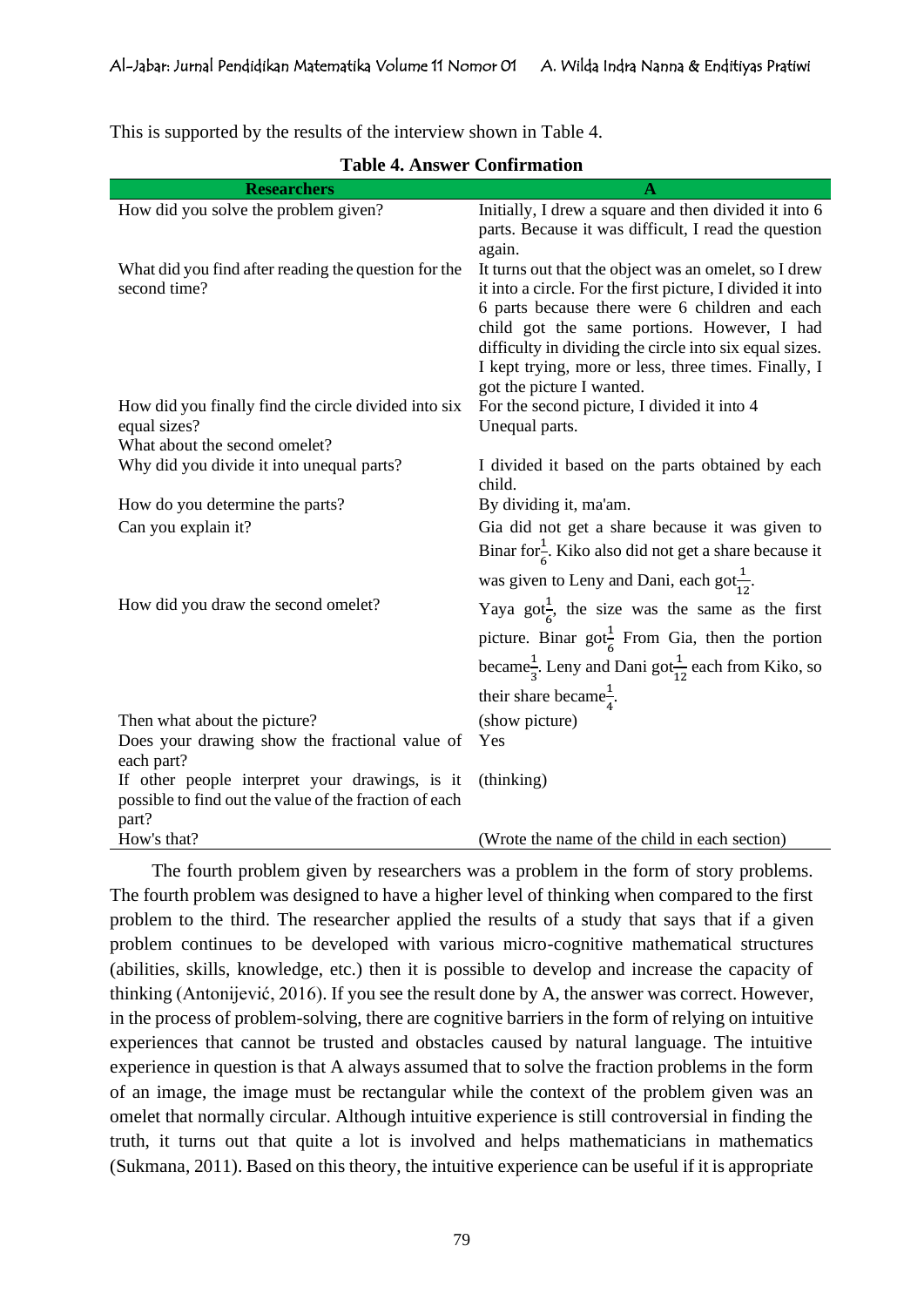to the real context and targeted interventions are needed to rearrange students' intuitive experiences.

A's assumption to solve fraction problems in the form of images by making rectangular images is a cognitive barrier caused by natural language. Errors are divided into two different categories, namely language problems, and problems in the problem-solving process (Prakitipong & Nakamura, 2006). The natural language of the given problems did not affect A's thought process, thus, the information on the problem was ignored. (Suyitno, 2008) interprets the language and logic of mathematics. The result is that mathematical logic and language are very closely intertwined. While A, in understanding the problem, did not involve logic, so cognitive barriers occurred.

Also, in solving the fourth problem, A involved counting operations to determine the size of each person's share. A did a mathematical calculation and then described the parts of the question. This condition shows that all this time, A thought to solve a mathematical problem through mathematical calculations. It was influenced by the previously solved problems while the fourth problem was in the non-routine form of problem that could be solved directly without going through mathematical calculation procedures. Students tend to prefer assignments in the form of routine questions and there is a possibility of a student interpreting non-routine questions as the routine one, besides, they are confident that non-routine tasks are more suitable to be completed using the routine assignment approach(Jäder et al., 2017). Other research results state that the provision of non-routine tasks can be a trigger for the emergence of students' creative thinking and actions while routine tasks can hinder students' creative thinking processes (Beghetto, 2017).

## **Conclusion and Suggestion**

Based on the results of the study, the subject experienced all three cognitive barriers namely, relying on intuitive experiences that cannot be trusted, the tendency to generalize, and obstacles caused by natural language. Also, other cognitive barriers that occurred was the tendency to use mathematical calculations to determine the fractional value of the image. After that, the subject checked the answer using the lines in the picture to make sure the results of the calculated operations performed correctly. Another cognitive barrier in this study was that the subject saw the shaded part as part of dividing the whole into equal parts. Also, the shaded and the unshaded parts, according to the subject, must have the same shape or size. If it cannot be imagined in the same shape or size, the subject could not solve the problem. This condition is an error in the procedure of solving problems that violate the rules in dividing the image into equal parts.

This study has several limitations. The first limitation is that the researchers did not adjust the problems given and the problems that have been received by the students in the lecturing process. The students are still used to solving routine problems. It is suggested for further researchers to reveal whether students who are accustomed to solving non-routine form fraction problems still experience cognitive barriers. The second limitation is that the data was taken from one class while there were other classes taught by different lecturers with a possibly different methods of problem-solving. Further researchers can compare cognitive barriers experienced by students with different fraction learning methods.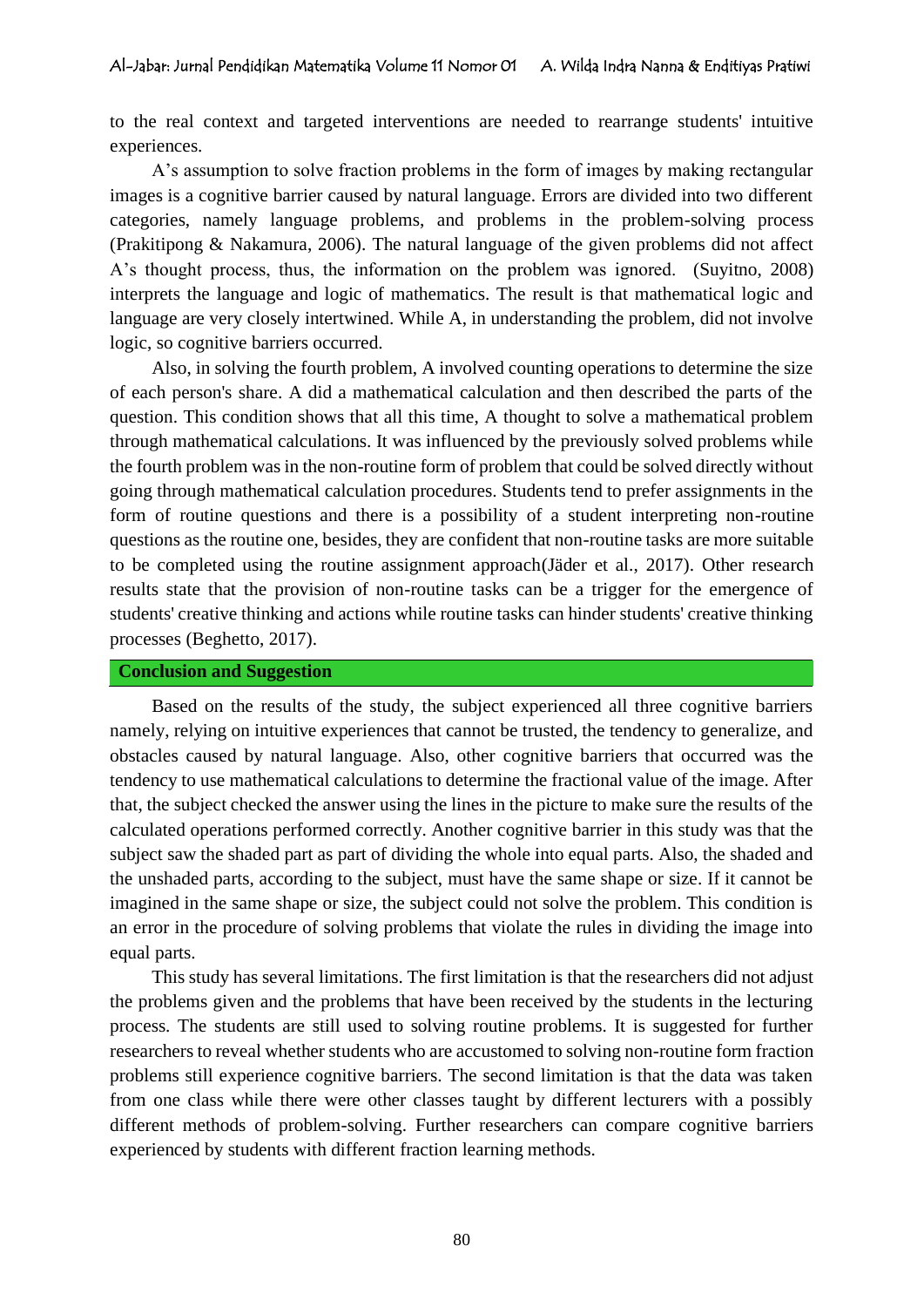### **References**

- Abdullah, A. H., Abidin, N. L. Z., & Ali, M. (2015). Analysis of students' errors in solving Higher Order Thinking Skills (HOTS) problems for the topic of fraction. *Asian Social Science*, *11*(21), 133–142. https://doi.org/10.5539/ass.v11n21p133
- Alghazo, Y. M., & Alghazo, R. (2017). Exploring Common Misconceptions and Errors about Fractions among College Students in Saudi Arabia. *International Education Studies*, *10*(4), 133. https://doi.org/10.5539/ies.v10n4p133
- Amerika, D. R. (n.d.). *USAID PRIORITAS: Mengutamakan Pembaharuan, Inovasi, dan Kesempatan bagi Guru, Tenaga Kependidikan, dan Siswa*.
- Antonijević, R. (2016). Cognitive activities in solving mathematical tasks: The role of a cognitive obstacle. *Eurasia Journal of Mathematics, Science and Technology Education*, *12*(9), 2503–2515. https://doi.org/10.12973/eurasia.2016.1306a
- Beghetto, R. A. (2017). Lesson unplanning: toward transforming routine tasks into non-routine problems. *ZDM - Mathematics Education*, *49*(7), 987–993. https://doi.org/10.1007/s11858-017-0885-1
- Bentley, B., & Bossé, M. J. (2018). College Students' Understanding of Fraction Operations. *International Electronic Journal of Mathematics Education*, *13*(3), 233–247. https://doi.org/10.12973/iejme/3881
- Brown, S. A. (2008). Exploring epistemological obstacles to the development of mathematics induction. *The 11th Conference for Research on Undergraduate Mathematics Education*, 1–19.
- Faradiba, R., Susiswo, S., & As'ari, A. R. (2019). Representasi Visual Dalam Menyelesaikan Masalah Pecahan. *Jurnal Pendidikan: Teori, Penelitian, & Pengembangan Journal Of Education*, *4*(7), 885–891. https://doi.org/http://dx.doi.org/10.17977/jptpp.v4i7.12629
- Fuadiah, N. F. (2015). *Me-43 Epistemological Obstacles on Mathematic'S Learning in Junior High School Students: a Study on the Operations of Integer Material*. *May*, 17–19. https://eprints.uny.ac.id/23197/1/ME - 43.pdf
- Herman, J., Ilucova, L., Kremsova, V., Pribyl, J., Ruppeldtova, J., Simpson, A., Stehlikova, N., Sulista, M., & Ulrychova, M. (2004). Images of Fractions As Processes and Images of Fractions in Processes. *Psychology*, *4*, 249–256.
- Herscovics, N. (2019). Cognitive Obstacles Encountered in the Learning of Algebra. In *Research Issues in the Learning and Teaching of Algebra*. https://doi.org/10.4324/9781315044378-6
- Idris, N., & Narayanan, L. M. (2011). Error Patterns in Addition and Subtraction of Fractions among Form Two Students. *Journal of Mathematics Education*, *4*(2), 35–54. http://educationforatoz.com/images/Idris.pdf
- Jäder, J., Sidenvall, J., & Sumpter, L. (2017). Students' Mathematical Reasoning and Beliefs in Non-routine Task Solving. *International Journal of Science and Mathematics Education*, *15*(4), 759–776. https://doi.org/10.1007/s10763-016-9712-3